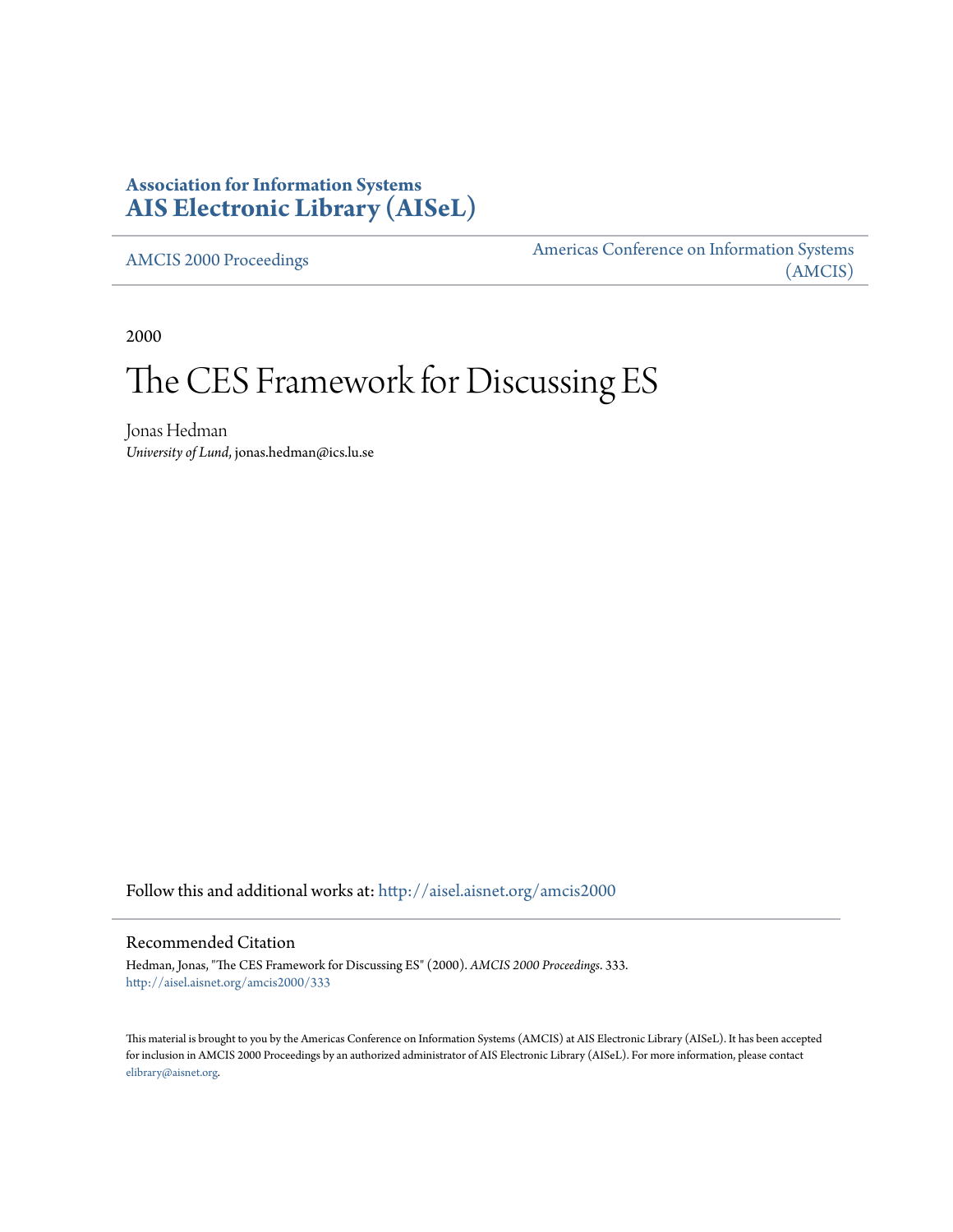# **The CES Framework for Discussing ES**

Jonas Hedman, Department of Informatics, School of Economics and Management, University of Lund, jonas.hedman@ics.lu.se

#### **Abstract**

This paper presents CES framework for discussing ES from an organizational effectiveness perspective. The framework builds on Quinn and associates' competing value approach of organizational effectiveness. The framework can be used to appraise and evaluate ES as well as enhance communication between designers and users about ES impact on organizational effectiveness.

#### **Introduction**

Improved organizational effectiveness is often claimed as a desired end for implementing Enterprise System (ES) or more commonly referred to as Enterprise Resource Planning system (Willcocks and Lester, 1999). Studies have indicated improved organizational effectiveness, such as business process improvement, increased productivity, integration among business units, as well as real-time access of data and information. The same studies have also described cases where the implementation has failed and the result has been the opposite affect on organizational effectiveness (Davenport, 1998).

The topic of this paper is a framework (CES – Competing value approach ES) for appraisal and evaluation of ES as well as ES impact on organizational effectiveness.

The paper is organized in the following way. The next section describes and discusses one approach for implementing ES. The third section follows with a presentation of competing values approach (CVA) and how CVA will form the basis for CES. Section four presents the framework and how it can be used, and the final section presents some conclusions and recommendations for further research.

#### **ES Implementation Approaches**

Implementation of ES refers to the process necessary to adapt, install and effectively utilize the system in the business environment of a user organization (Kirchmer, 1998), which may be compared with traditional CBIS analysis and design. One important issue in information systems implementation is the relationship between designers, system, and users

(in this case users refer to the user organization). Information systems literature recommends that users should be involved in the design process, e.g. project initiation, analysis, design, implementation, and maintenance. A problem encountered in ES implementation is that users cannot participate in the analysis, due to time constraints (Nandhakumar and Jones, 1997) as well as to the fact that ES affects so many organizational members (Davenport, 1998). A solution to this problem is to develop implementation methods and frameworks based on management, organizational, and information systems models and theories. Such methods may support the implementation by enhancing communication between designers and users (Carlsson, 2000). Before presenting the underlying theory and model, one ES implementation method will be briefly reviewed.

SAP AG's implementation method ASAP is used as an example of ES implementation methods. ASAP incorporates knowledge and consulting practice from many implementation projects and in part from information systems literature (Buck-Emden, 2000). ASAP is a computer-based project management and implementation method that comprises five phases: "Project Preparations", where project mission and scope are defined. "Business Blueprint" includes a complete and comprehensive analysis of requirements and business processes. "Realization", where the system is configured and tested. "Final preparation" includes transfer of data from the old systems and end user training. The "Go Live and Support" phase is when the actual installations take place (SAP, 1998). Each of the phases include a large number of tools and utilities to simplify the implementation, such as Concept Check Tool for handling data volume conflicts and Implementation Guide for supporting the configuration of the system (Buck-Emden, 2000).

ASAP basically follows the stages in Systems Development Life Cycle (SDLC) (Hoffer et al., 1999), with the exception that ASAP phase "Business Blueprint" comprises both requirements analysis as well as system specification and design, but in reverse order. The focus of ASAP is on cost, time, and return on investment (Miller, 1998). This focus has to some extent been confirmed in a case study of four ASAP guided implementations, where change management and end user training were two areas found not to be sufficiently covered by ASAP (Dolmetch et al., 1998).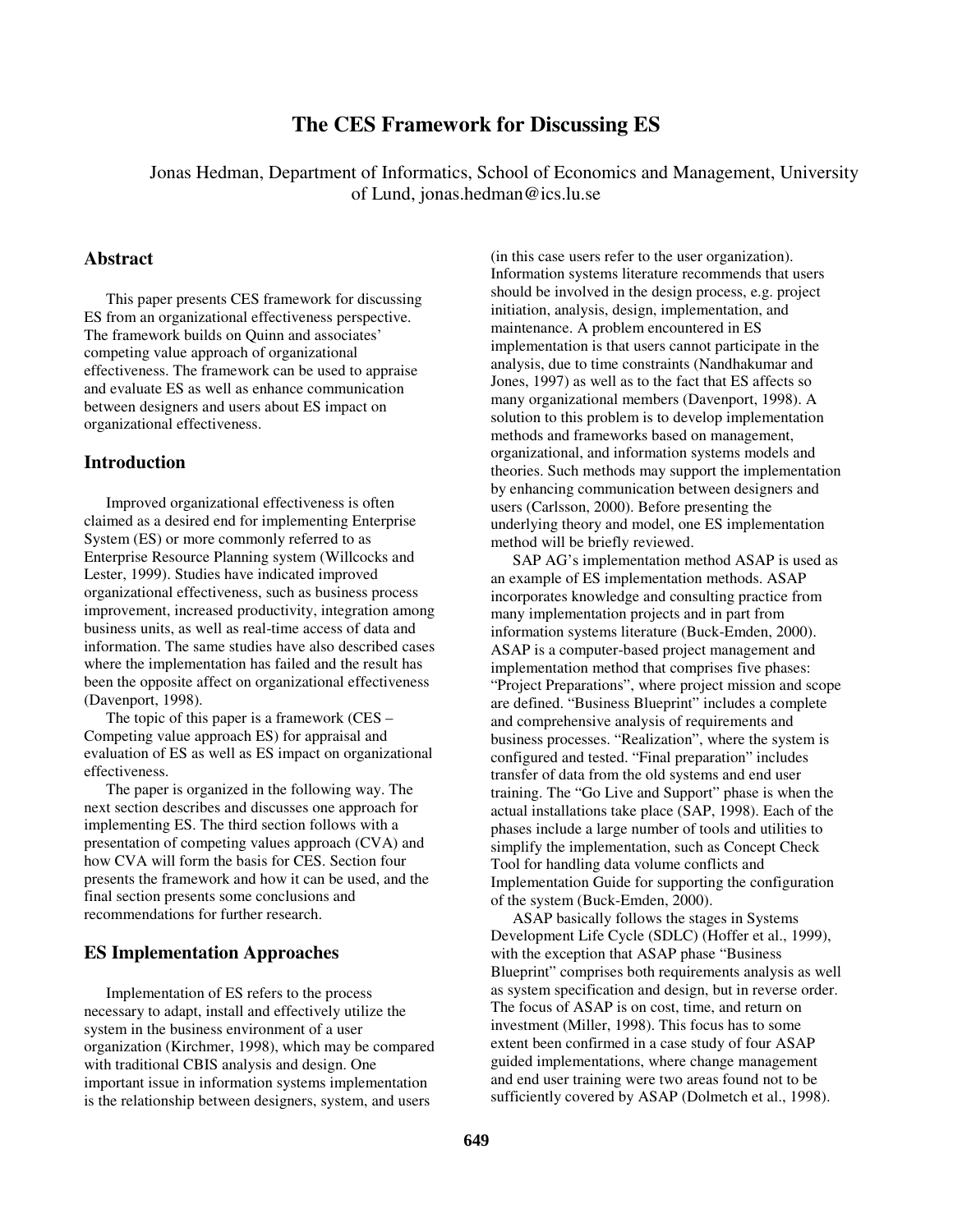The method can be described as technically oriented and the goal is to install the system in a user organization. This approach may in some cases be useful, e.g. when an organization have an acute computing problem. But the approach has also some limitation, since ASAP focuses to a large degree on implementing the system, it is therefore not complete in generating suggestions for how CBIS may support organizations and thereby improve organizational effectiveness. Thus, this paper builds on the idea that the focus should be on organizations and their business and how CBIS may support operations, not only a technical installation guide.

The approach taken in developing the framework was to review some descriptive and prescriptive management, organizational, and information systems literature. The assumptions was that the review should point to areas in which CBIS can logically aid organizations and it should be possible to develop an approach for guiding ES implementation. The theory and models builds on the competing values approach (CVA) and will be presented in next section.

#### **The Competing Values Approach**

Organizational effectiveness can be traced to early economic, accounting, as well as general management theories and is an important issue in IS research (Checkland and Howell, 1999). Traditionally it has been defined as meeting or the surpassing of organizational goals (Bedeian, 1987). This goal approach towards organizational effectiveness is and has, despite criticism, been the dominating approach for studying organizational effectiveness (Hall, 1980). Criticisms have included organizations having multiple goals (Cameron, 1981), unambiguous criteria for measuring effectiveness (Meyer, 1985), and that organizations are rethinking their performance measures (Eccles, 1991). Other organizational effectiveness approaches have emerged in order to deal with these problems and others, system resource approach (Cunningham, 1978), internal process approach (Ostroff and Schmitt, 1993), stakeholder approach (Tusi, 1990), and competing values approach (Quinn and Rohrbaugh, 1981; 1983). Despite these efforts in measuring organizational effectiveness it is still difficult and potentially controversial to do so (Cameron and Whetten, 1983), which can be illustrated by a list of 30 different criteria for organizational effectiveness, ranging from productivity and profits to growth (Cambell, 1977). With regard to this CVA is especially notable, since it combines diverse indicators of performance and has developed to an accepted methodology for assessing overall organizational effectiveness.

CVA is based on the finding that most measures of effectiveness reflect one of four organizational models: human relations model (HR), open systems model (OS), internal process model (IP), and rational goal model (RG) (Quinn and Rohrbaugh, 1983), with respect to three sets of underling competing value dimensions (Buenger et al., 1996): The first value dimension is focus, which is concerned with issues that are internal or external to the organization. Internal focus emphasizes on well being and efficiency and external focus on the organization itself and in respect to the environment. Structure is the second value dimension, and is concerned with stability and flexibility in the dominant organizational structure. Stability refers to the need of top management control and flexibility refers to adaptation and change. The last value dimension concerns ends versus means.

The critical point to note is that while certain pairs of effectiveness criteria reflect competing organizational values, they are not dichotomies. To be effective may require that organizations are both flexible and stable as well as having an internal and external focus at the same time (Quinn and Cameron, 1988).

Based on the four organizational models (HR, OS, IP, and RG) two organizational roles where created for each model.

HR includes facilitating and mentoring. Facilitating includes teambuilding, building trust and moral in the organization, and conflict management. Mentoring includes engagement in the development of personal by listening and being supportive, communication internally, developing individual plans, giving feedback to individuals and groups, and developing management skills.

OS includes innovation and brokerageing. Innovation includes interaction with the external environment, identification of major trends, business intelligence, developing mental models, and facilitates changes, and R & D. Brokerageing includes communication with the environment, identification of problems, influencing the environment, maintaining external legitimacy through a network of external contacts, profitability analysis, and acquisition of valuable resources.

IP includes auditing and coordination. Auditing includes collection of data, mainly internal and quantitative information used to check organizational performance, enhance the understanding of activities, and ensure that standards, goals, and rules are meet. Coordination includes maintaining organizational structure and workflow of the organization, coordinating activities, as well as collecting and distributing information.

RG includes management and production. Management includes clarification of expectations, goals and purposes through planning and goal setting, defining problems, generating and evaluating alternatives, generating rules and polices, evaluation of performance, and decision support. Production includes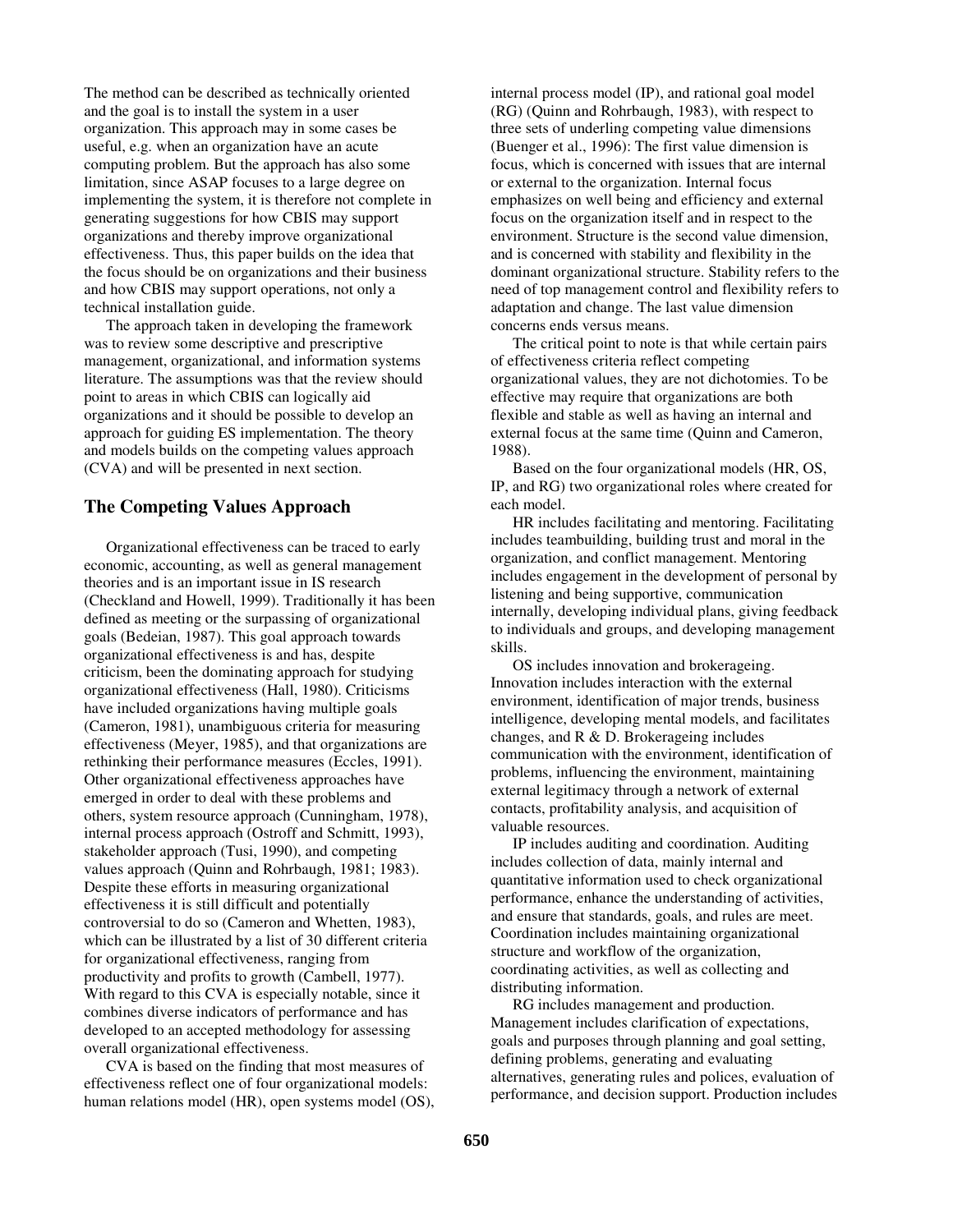quality control, motivation of organizational members to enhance productivity, sales support, efficient production, and profit maximization.

A notion should be regarding CVA is that at least two important factors for studying organizational effectiveness are not taken into account, namely time frame (Quinn and Rohrbaugh 1983) and level of analysis (Quinn 1988). Time frame refers to the fact that criteria for measuring organizational effectiveness may vary on whether a relatively shorter or longer time frame is adopted and that organizational are in different stages in their life cycle, and that criteria various in different life cycle. Level of analysis refers to micro and macro levels will to a large extent affect the relative organizational effectiveness criteria, e.g. individuals, group or entire organizations.

The four organizational models and their organizational roles form the base of the framework and the next section will present CES and the use of the framework.

#### **The CES Framework**

The reason for developing CES has been observations of ES implementations where individual users have perceived improvements; such as integration among business units and functions, but these improvements have not had any overall impact on organizational effectiveness (Cooke and Peterson, 1998). So, the motivation for developing the framework has been to enhance the communication between designers and users. The framework should not be seen as a method for ES implementation, but primarily as a tool for discussing ES from an organizational effectiveness perspective.

# *CES Development*

Point of departure in developing the framework has been CVA and the organizational roles and their effectives constructs. By applying ES capabilities on CVA four generic ES subtypes has been developed, which are named ES-HR, ES-OS, ES-IP, and ES-RG. The next step in developing the framework has been assessing ES capabilities to ES subtypes, some capabilities are relevant for more than on subtype. ES capabilities are drawn from literature (Keller and Teufel, 1998) and one ES system, namely SAP R/3. In the framework there is a distinction made between traditional capabilities and new capabilities. A specific ES is a combination of the four subtypes and has to a larger or smaller extent characteristics of the four subsystems. The relationship between ES subtypes, ES capabilities, and CVA is depicted in figure 1. The four ES subtypes and their supporting ES capabilities are:

ES-HR is the first subtype and helps an organization in the development of the human capital. ES-HR

capabilities and features of importance are similar to what may be found in Computer Supported Cooperative Work literature. E-mail, voice mail, and videoconferencing may be used in ES-HR to overcome distance and time. ES human resource module does support individual planning and training and ES do include both e-mail and calendar. However, the e-mail functionality might not be the best. ES does not support the facilitating role.

ES-OS is the second subtype and has an external focus and an emphasis on structural flexibility. This supports an organization in identifying problems and possibilities by supporting environmental scanning, issue tracking, and issue probing. Environmental scanning may be quantitatively or qualitatively oriented and may include industry and economic trends, legislative issues, competitor activities, new product and process development, and patents. ES do not support ES-OS in a sufficient way at all. This is ES weakest spot, they are to structured and have too much of an internal focus. However, some new ES capabilities support the ES-OS, such as management cockpit.

#### Figure 1. The CES framework

| <b>ES-HR</b>                                                                                                                                                                                                                                 | Flexible                                                     | Structure                                                                                                                                                           | <b>ES-OS</b>                                                                                                                                |
|----------------------------------------------------------------------------------------------------------------------------------------------------------------------------------------------------------------------------------------------|--------------------------------------------------------------|---------------------------------------------------------------------------------------------------------------------------------------------------------------------|---------------------------------------------------------------------------------------------------------------------------------------------|
| Organizational<br>roles: facilitating;<br>mentoring                                                                                                                                                                                          | Means: cohesion:<br>morale                                   | Organizational<br>roles: innovation:<br>brokerageing                                                                                                                | Means: innovation:<br>adaptation                                                                                                            |
| Traditional<br>capabilities:<br>Human resource<br>management;<br>e-mail:<br>calendar                                                                                                                                                         | Ends: human<br>resource<br>development                       | Traditional<br>capabilities:<br>9                                                                                                                                   | Ends: organizational<br>growth<br>New capabilities:<br>Management<br>cockpit                                                                |
| Internal focus                                                                                                                                                                                                                               |                                                              |                                                                                                                                                                     | External focus                                                                                                                              |
| Organizational<br>roles: auditing;<br>coordination                                                                                                                                                                                           | Means: information<br>management;<br>communication           | Organizational<br>roles:<br>management;<br>production                                                                                                               | Means: planning;<br>goal setting                                                                                                            |
| Traditional<br>capabilities:<br>Controlling;<br>Investment<br>controlling;<br>Materials<br>management;<br>Production<br>planning and<br>control:<br>Project system;<br>Plant maintenance;<br>Master data:<br>Workflow:<br>Industry solutions | Ends: control<br>New capabilities:<br>Data warehouse:<br>APO | Traditional<br>capabilities:<br>Financial<br>accounting;<br>Sales and<br>distribution:<br><b>Quality</b><br>management;<br>Materials<br>management<br>(procurement) | Ends: productivity<br>New capabilities:<br>Management<br>cockpit;<br>SCM:<br>APO:<br>CRM:<br>e-commerce (B2C,<br>$B2B$ );<br>Data warehouse |
| ES-IP                                                                                                                                                                                                                                        | Stable                                                       | Structure                                                                                                                                                           | ES-RG                                                                                                                                       |

ES-IP is the third subtype and has an internal, control, and stable structure emphasis. It supports the internal process model and the associated organizational roles. From an organizational performance perspective the objectives is to provide user-friendly support for auditing and control. ES are replacing traditional legacy systems, such as accounting systems and production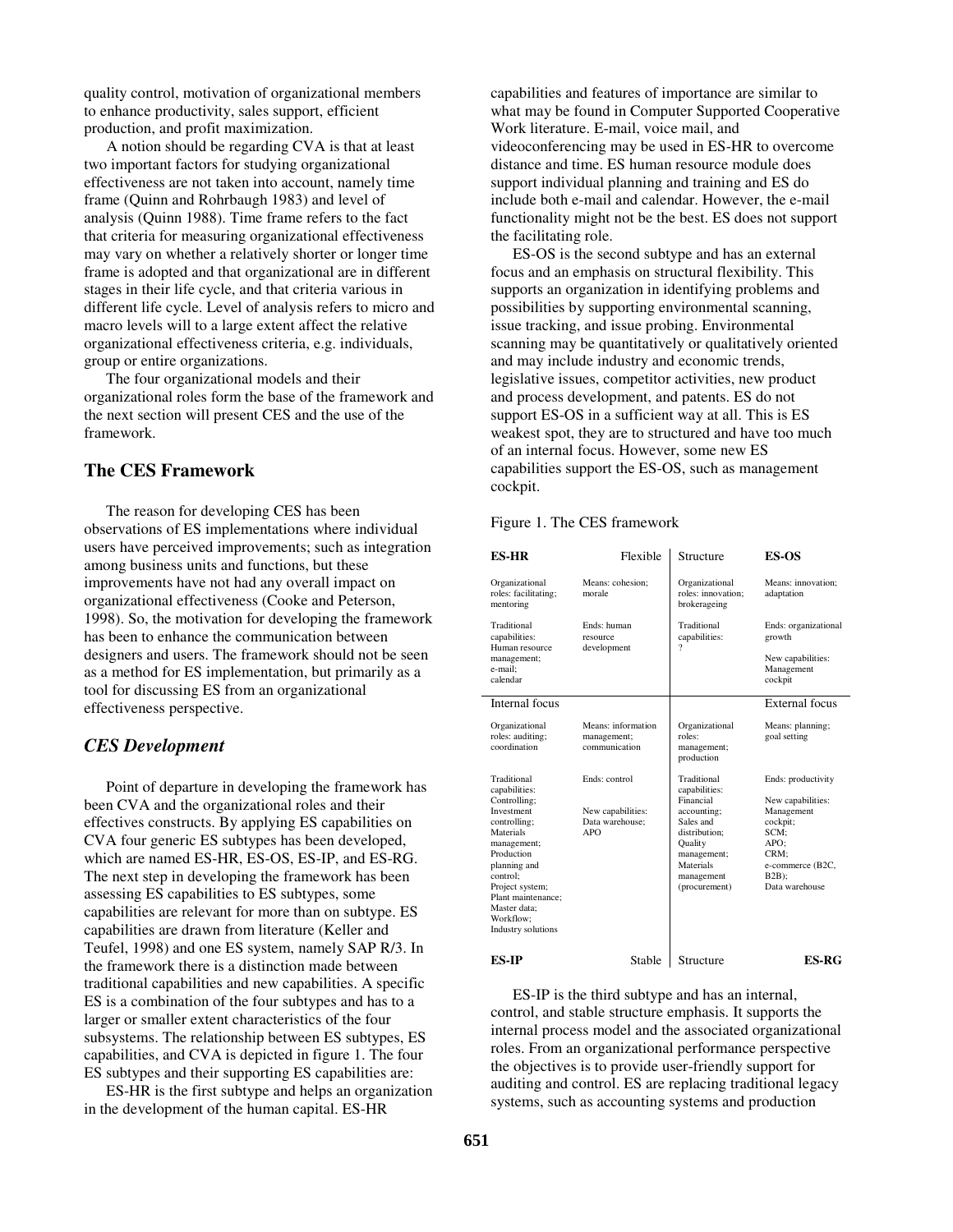systems. ES capabilities for supporting ES-IP include: controlling, investment controlling, material management (stock inventory), plant maintenance, production planning and control, project system, workflow, master data (refers to the work of creating master data records for e.g. customer, vendor, and material etc), and industry solutions (refers to predefined business processes benchmarked for a specific industries, such as banking, public sector, oil and gas). Newer ES capabilities are Data warehouse and Advanced Planning Optimizer (APO) or multiple production site planning. This subtype is the core of ES

ES-RG is the last subtype and has an external focus and stable structure is a prerequisite. This subtype supports mangers in organizations, by giving means for primary activities, such as production planning sales, and logistics. Capabilities and features found in traditional Decision Support Systems, such as goal setting, forecasting, simulations, and sensitivity analyses, are available in some ES, but in a rudimentary way. Other ES capabilities include: financial accounting, sales and distribution, quality management, materials management (procurement). Newer capabilities include: customer relationship management (CRM), supply chain management (SCM), e-commerce solutions (B2C and B2B), and management cockpit.

The framework is a first plot of ES capabilities and their relationship to different organizational effectiveness constructs. How the framework could be used will be presented in the next section.

#### *CES Use*

Implementation of ES is a large and complicated process, which can take years to complete and drain organizations of their resources (Davenport, 2000). Due to the complexity and time frame in ES implementations vendors have developed methods to ensure a speedier and more cost efficient implementation. However these methods have some shortcomings, e.g. change management. These shortcomings exist mainly because of the focus in those methods, which is cost, time and return on investment.

With this background CES may prove to be a helpful tool for enhancing communication between designer and users. Initially have two main areas been found to be useful for CES. The first area is appraisal and evaluation and the second area is ES impact on organizational effectiveness.

Appraisal can be done during the selection phase and during the design and implementation process. Evaluation takes part when the system is in use. Organizations with a primarily focus on ES-HR and ES-OS should look for alternative systems, since most ES capabilities do not support this type of organizational effectiveness constructs. However organizations with a focus in the opposite direction, i.e. ES-IP and ES-RG,

should probably chose ES. Two of three value dimension seams also to be good indicators if an organization should chose ES or not. Internal and external focus seams just to make a difference when choosing ES capabilities. Another way CES can support the appraisal of ES is by mapping the organizations effectiveness construct with the specific capabilities in different ES. The framework may support evaluation of ES by presenting effectiveness criteria for each ES subtype, e.g. if an organization evaluates an ES from an ES-RG perspective, they should be aware that most benefits from an ES lies in the ES-IP box.

ES impact on organizational effectiveness is the second area, where CES may by useful. Each ES capability has its own benefits from an effectiveness perspective, e.g. that controlling has an internal and control emphasizes. So, organizations should not expect any improved organizational effectiveness in areas that ES don't support.

In conclusion CES can work like this: If there is a good fit between the current situation and the desired situation means that there is no need for a new ES. The result can still be used for discussing the design of an existing ES, but the primary purpose of the ES would be to improve the efficiency - the ES will primarily reinforce and improve the current state. If there however is a misfit between the current situation and the desired situation or there is a misfit between current support and desired support, then there is an opportunity to develop an ES. In this case the ES will be used as a means (tool) for focusing organizational attention and learning as well as a means for organizational change.

## *Final Remarks*

The framework has used supplementary ways, namely management, organizational, and information systems models and theories to identify organizational effectiveness constructs and ES capabilities. However, in a real case situation this has to be complemented with formal and non-formal methods and techniques (Camron and Quinn, 1998). With the use of other formal and non-formal techniques and methods it is possible to assess how different organizational roles perceive effectiveness constructs as well as what they perceive as critical for that organization (Watson et al., 1997). One such method or technique is the "competing values organizational effectiveness instrument" (Quinn, 1988) - this instrument measures perceptions of organizational performance. Together these instruments and supplementary ways will be used in developing a recommendation for how the competing values should be changed and how an ES should support different organizational roles.

During the design of the framework one ES exemplar have been used, as a test bed. The usefulness of an exemplar is the availability of descriptions of how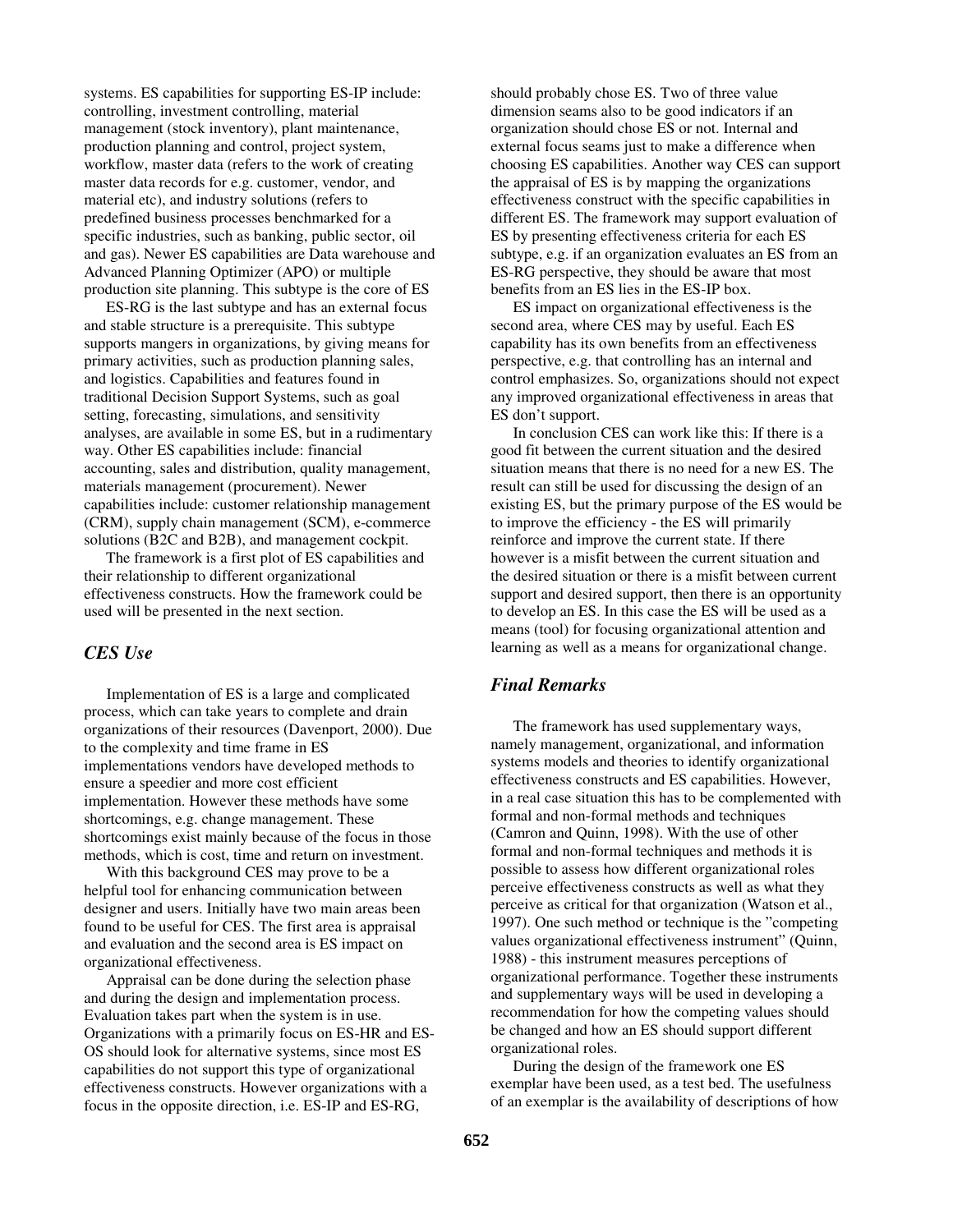ES may support organizations. A notion should be made here regarding exemplars: How a business should be organized and what use ES has for that firm is based on how that vendor perceives this.

Other remarks are that research has suggested that there are changes in the criteria of effectiveness in an organizations life cycle (Quinn and Rohrbaugh, 1983) and changes can be found with regard to different organizational levels (Quinn, 1988). The implications of these findings are that the importance and criticality of effectiveness criteria and organization roles will vary over time as well as between organizational levels.

### **Conclusions and Further Research**

The CES framework has been presented as a tool for appraisal and evaluation of ES and as a promoter for discussions of ES impact on organizational effectiveness between designers and users. The theoretical foundation of the framework is mainly competing values approach by Quinn and associates. The use of framework is thought to support ES implementation by enhancing communication between designers and users, especially during appraisal, evaluation and during analysis.

The development of the framework builds on knowledge from information systems writing, for example, information systems failure, top-management support, relationship between designers, system and user, and continuous improvement. The framework has thereby positioned itself against the technical orientation in some implementation methods. However this should not be viewed of a critic of those methods. The goal has merely been to point out some shortcomings.

The proposed framework has several characteristics making it useful. It is related to a critical construct: organizational effectiveness. The model stresses support of organizational roles and not just as a CBIS that supports organizations by integrating all information flows. It has a paradox and complexity perspective, which has been pointed out as necessary in information systems research and practice (Robey & Boudreau, 1999). The overall contingency approach makes it possible to evaluate an ES in context. Hence, the model stresses that not all ES are equally effective in a specific context.

Research in the future will include empirical studies needed to validate the usefulness of the framework. Future research will also include the development of tools for mapping organizations effectiveness construct with capabilities. Future research might lead to a development of the framework to an overall method for ES appraisal, implementation, and evaluation.

#### **Acknowledgement**

I am grateful to Andreas Borell and Agneta Olerup for their comments on earlier drafts.

#### **References**

Bedeian, A.G. "Organization Theory: Current Controversies, Issues, and Directions," in *International Review of Industrial Organizational Psychology 1987*, C.L Cooper and I.T. Robertson (eds.), John Wiley, Chichester, 1987, pp. 1-23.

Buck-Emden, R. "The SAP R/3 System: An Introduction to ERP and Business Software Technology," Addison-Wesley, Harlow, 2000.

Cambell, J.P. "On the nature of organizational Effectiveness," in New Perspectives on Organizational Effectiveness, P.S. Goodman and J.M Pennings (eds.), Joey Bass, San Francisco, 1977, pp. 13-55.

Camron, K.S., "Domains of Organizational Effectiveness," *Academy of Management Journal* (24), 1981, pp. 25-47.

Cameron, K.S. and Quinn, R.E. "Diagnosing and Changing Organizational Culture," Addison-Wesley, Reading, MA, 1998.

Cameron, K.S. and Whetten, D.A. (eds.) "Organizational Effectiveness: A Comparison of Multiple Models," Academic Press, San Diego, CA, 1983.

Carlsson, S.A. "The CESS Method for Guiding Executive Support Systems Design," in the Proceedings of the 8th European Conference on Information Systems, forthcoming, 2000.

Checkland, P. and Howell, S. "Information, Systems and Information Systems – Making Sense in the Field," John Wiley, Chichester, 1998.

Cooke, D.P. and Peterson, W.J "SAP Implementation: Strategies and Results," The Conference Board, 1998.

Cunningham, J.B. " A Systems Resource Approach for Evaluating Organizational Effectiveness," *Human Relations* (31), 1978, pp. 631-56.

Davenport, T.H. "Putting the Enterprise into the Enterprise System," *Harvard Business Review* (76:4), 1998, pp. 121-131.